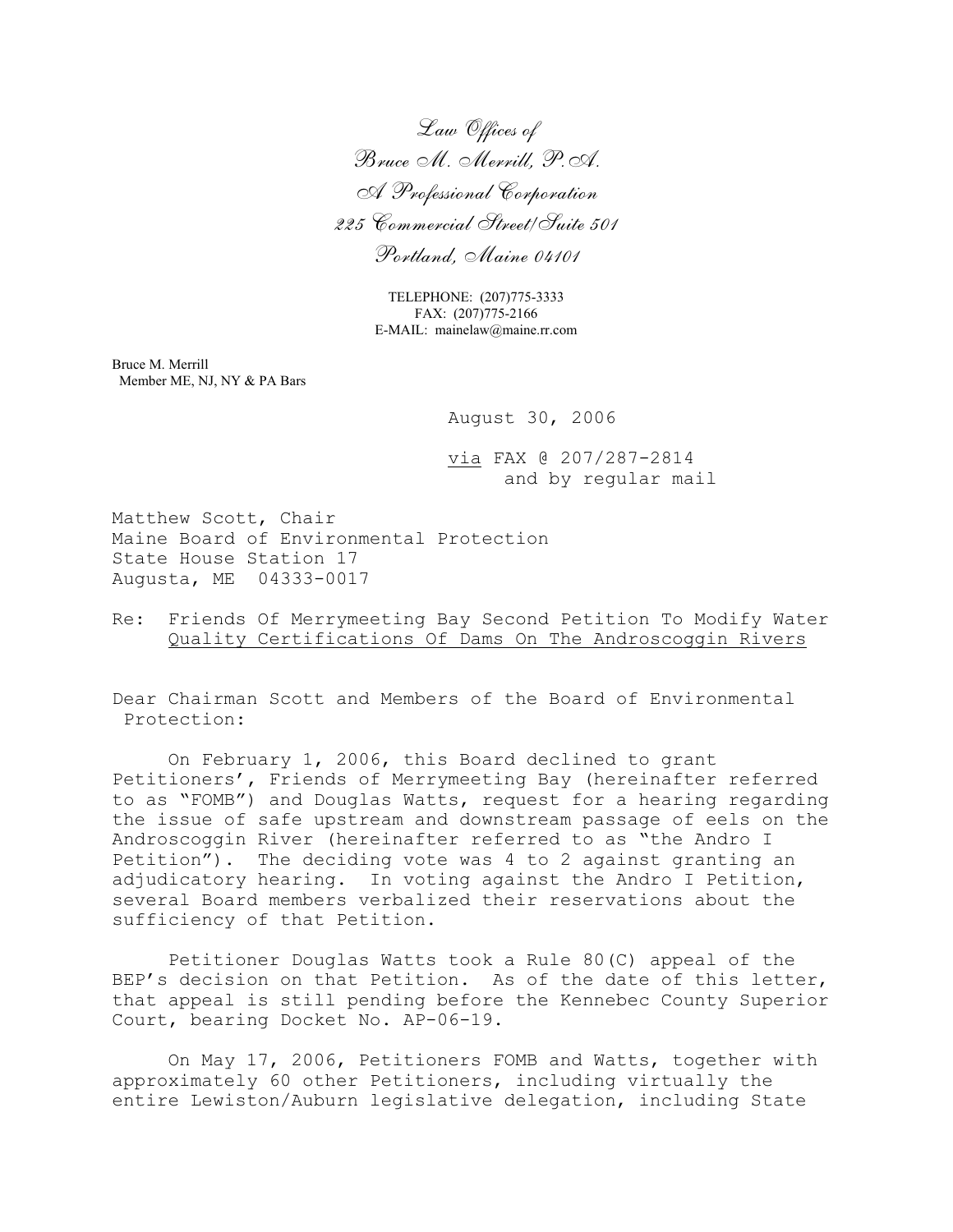Matthew Scott, Chair Page Two August 30, 2006

Senator Dennis Damon, Chair of the Joint Committee on Marine Resources, filed another Petition seeking to modify water quality certifications on the Androscoggin River (hereinafter referred to as "the Andro II Petition"). Complete copies of the Andro II Petition, including supporting exhibits, were placed on computer disks and supplied to BEP support staff for submission to all of the Board members, along with the filing on May 17, 2006.

By letter dated June 9, 2006, Chairman Scott unilaterally decided to defer the Andro II Petition because, in his view, it was substantially similar to the Andro I Petition that had been appealed. Chairman Scott made this decision in spite of both Maine Statutory law (Title 38 M.R.S.A. Section 341-D) and DEP Rules (Chapter 2, Section 27), which clearly require that any petition filed with the Board shall be heard by the full Board within thirty (30) days of submission. I have recently been advised by Board Counsel, AAG Carol Blasi, that she and Chairman Scott believe that he has the "inherent authority" to withhold the Andro II Petition, pending resolution of the Rule 80(C) appeal of the denial of the Andro I Petition. There is, however, no clear provision granting the Chairman the authority to restrict Petitioners' right to have the Andro II Petition presented to the full Board membership for its consideration.

Petitioners believe that the Chairman's actions in this regard are ultra vires and without statutory or regulatory support. Assuming arguendo, that the Chairman has the necessary discretion to withhold a petition from the full Board as part of his general authority to administer the Board, Petitioners have the right under the Board's structure to challenge that decision in an appeal to the full Board. See, e.g., 06-096, ch. 30, § 24 "Ruling" ("The Commissioner or Presiding Officer may be overruled by a majority vote of the Board members present on any decision or ruling relating to a hearing.")

In deferring action on the Andro II Petition, the Chairman has assumed, and we are constrained to note that he has assumed incorrectly, that both the Andro I and Andro II Petitions are substantially similar, and, therefore, the Superior Court's decision on the Rule 80(C) appeal of the Andro I Petition will somehow affect the Board's consideration of the Andro II Petition. Petitioners respectfully submit, however, that the Andro II Petition is substantially and materially different from the Andro I Petition, and there is, therefore, no legitimate basis for deferral of the Andro II Petition.